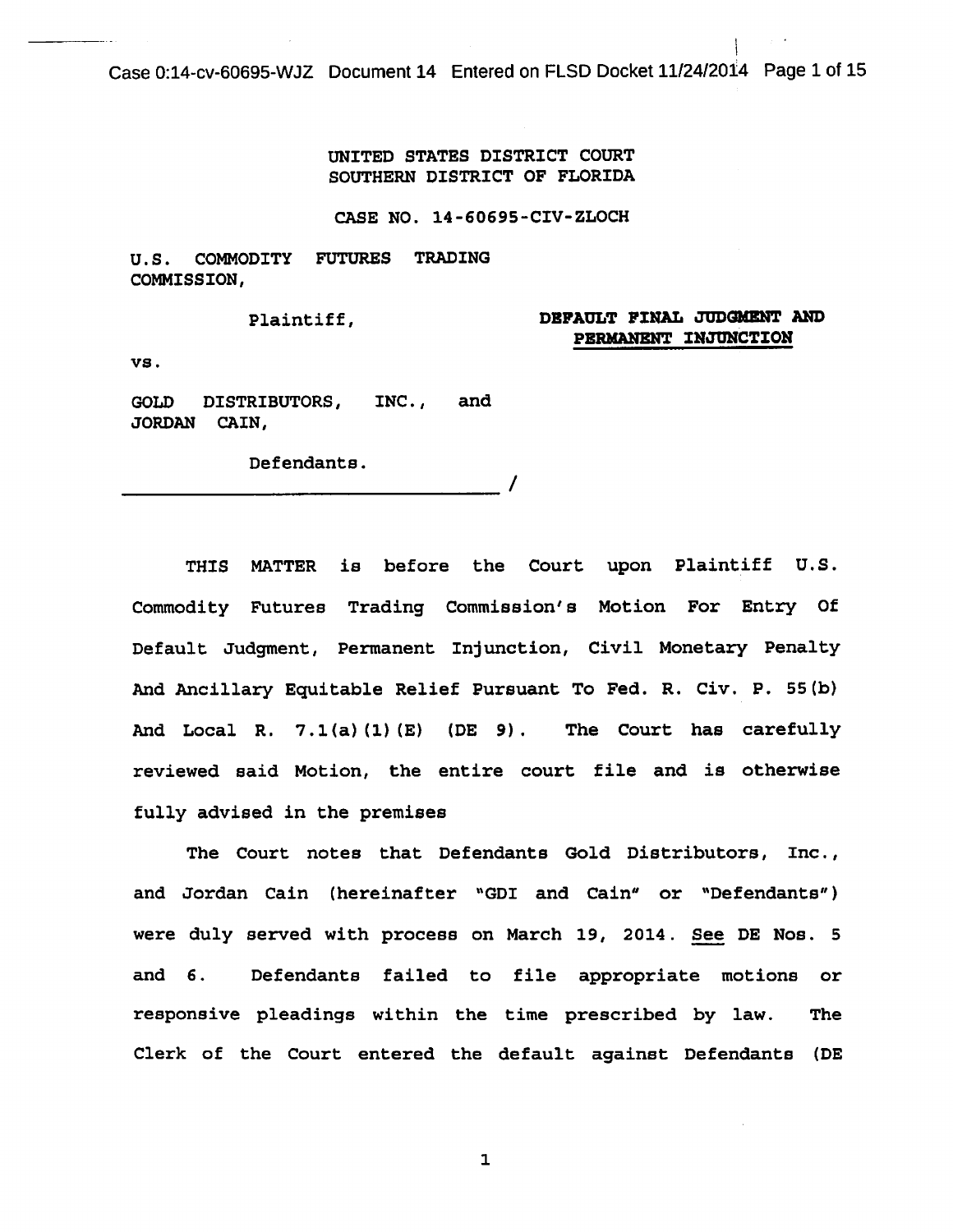Case 0:14-cv-60695-WJZ Document 14 Entered on FLSD Docket 11/24/2014 Page 2 of 15

 $\mathbf{I}$ 

8), which was approved, adopted and ratified by the Court (DE 13) .

By the instant Motion (DE 9), Plaintiff seeks permanent injunctive and other equitable relief against Defendants, as well as the imposition of civil penalties, for violations of Section 4(a) of the Commodity Exchange Act (the "Act"), as amended, 7 u.s.c. § 6 (a) (Supp. IV 2011). The well-pleaded allegations made in Plaintiff's Complaint (DE 1) are deemed to have been admitted by Defendants by virtue of the default entered against them. Cotton v. Mass. Mut. Life Ins. Co., 402 F.3d 1267, 1277-78 (11th Cir. 2005) (citations omitted). Thus, the Court makes the following findings of fact:

Plaintiff, the United States Commodity Futures Trading commission, an independent federal regulatory agency that is charged by Congress with responsibility for administering and enforcing the provisions of the Act, as amended, 7 U.S.C. §§ 1 et seq., and the Regulations promulgated thereunder, 17 C.F.R. §§ 1.1 et seq. (2010) . The Commission maintains its principal office at Three Lafayette Centre, 1155 21st Street, NW, Washington, D.C. 20581. Defendant Gold Distributors, Inc., is a Florida corporation with its principal place of business in Hallandale Beach, Florida. GDI is a firm that claimed to be a gold and silver distributor selling gold and silver bullion to the public. GDI solicited retail customers to execute financed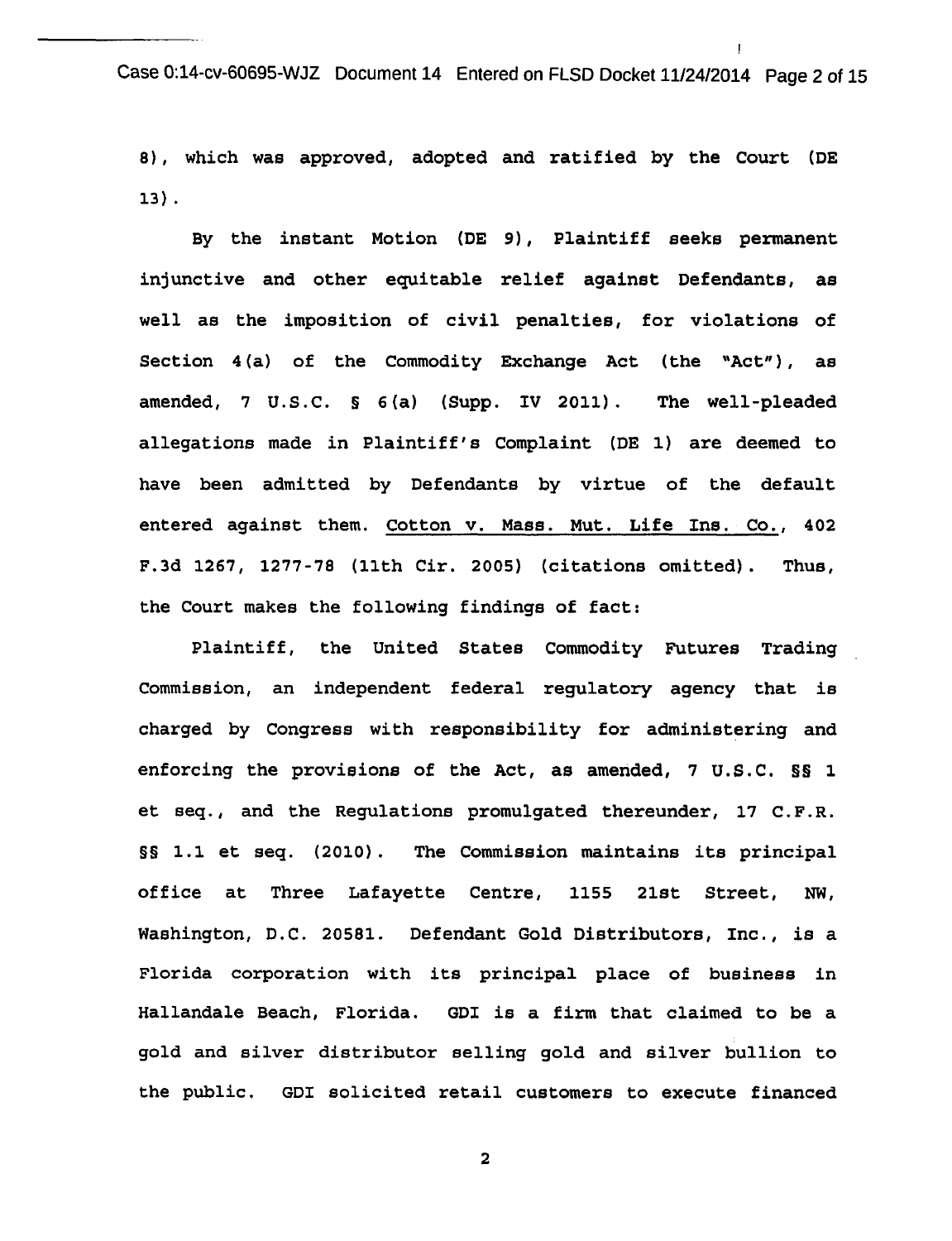Case 0:14-cv-60695-WJZ Document 14 Entered on FLSD Docket 11/24/2014 Page 3 of 15

precious metals transactions. GDI has never been registered with the Commission. GDI ceased doing business in March, 2013. Defendant Jordan Cain is an individual whose last known residential address is in Miami, Florida. Cain has never been registered with the Commission. Cain was the owner, operator and controlling person of GDI.

GDI introduced customers to AmeriFirst Management, LLC (hereinafter "AmeriFirst"), a precious metals wholesaler and clearing firm that purported to confirm the execution of customer precious metal transactions. AmeriFirst held itself out on its website as a precious metals clearing and financing firm for precious metals dealers and claimed to provide dealers with "tangible assets in a growing physical market" and guarantee[s] that every ounce of metal in [the dealer's] customers [sic] account exists and is ready for delivery at any point and time." On its website, AmeriFirst's product offering was gold, silver, and platinum in bar and coin form. On its website, AmeriFirst also claimed to provide customer financing options for precious metal dealers. It operated throughout the United States using a network of over 30 solicitation firms such as GDI that it refers to as "dealers." On February 25, 2013, AmeriFirst ceased operations.

Between January 2012 and February 2013, Defendants offered to enter into, executed, and confirmed the execution of financed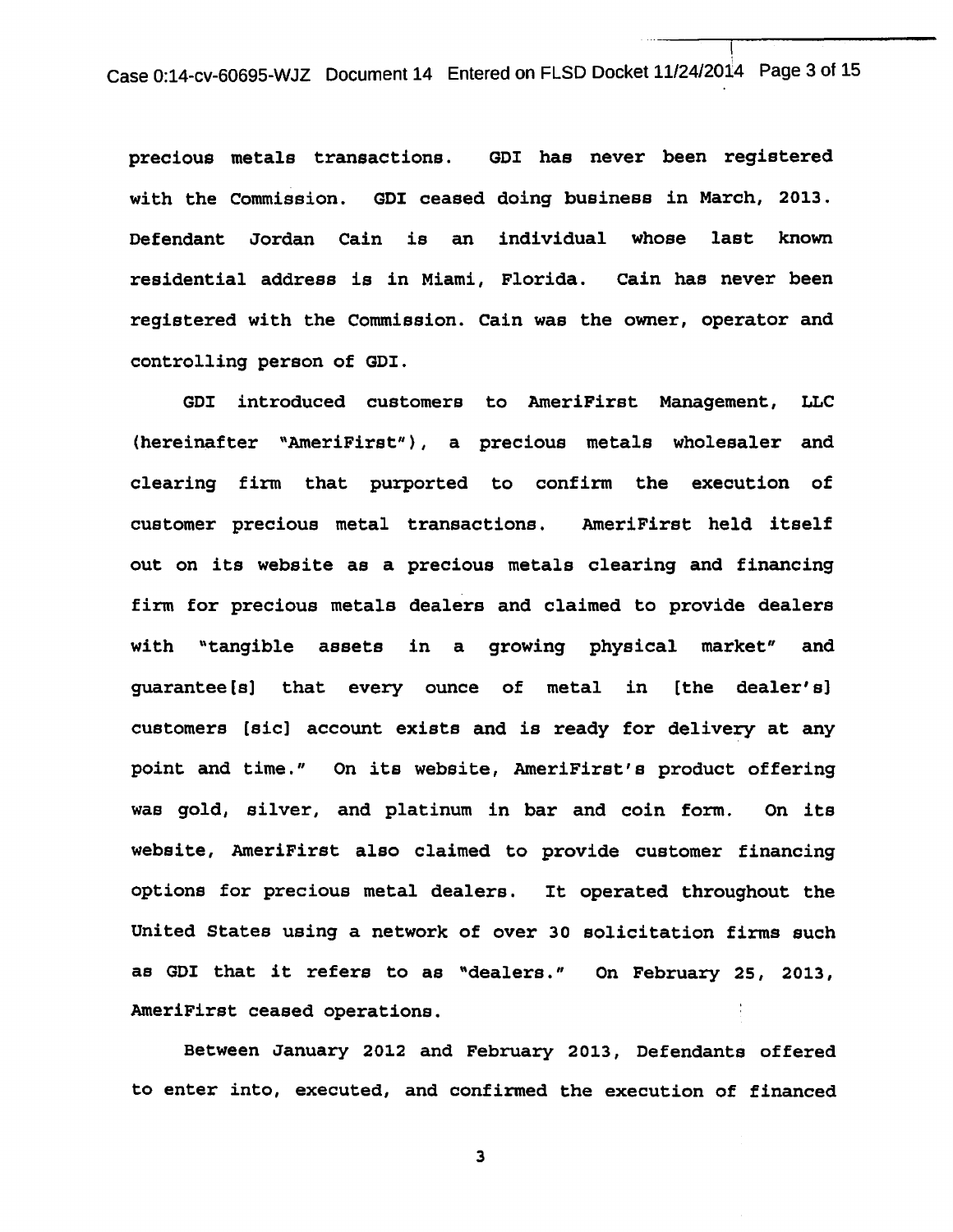Case 0:14-cv-60695-WJZ Document 14 Entered on FLSD Docket 11/24/2014 Page 4 of 15

I ........ -------------

1

precious metals (gold and silver) transactions with persons who were not eligible contract participants ( "ECPs") as defined in the Commodity Exchange Act. The Act defines an ECP, in relevant part, as an individual who has amounts invested on a discretionary basis, the aggregate of which exceeds \$10 million, or \$5 million if the individual enters into the transaction to manage the risk associated with an asset owned or liability incurred, or reasonably likely to be owned or incurred, by the individual. 7 u.s.c. § 1a(18) (xi). Gold Distributors's customers were not ECPs. The precious metal transactions were financed by AmeriFirst. It is only the financed precious metal transactions through AmeriFirst that are at issue here. Plaintiff U.S. Commodity Futures Trading Commission had a pending action against AmeriFirst in this District, CFTC v. AmeriFirst Management, LLC, et al., No. 0:13-cv-61637-WPD (S.D. Fla. Sept. 19, 2013), which was settled as to liability by a Consent Order entered on September 19, 2013 and with respect to a civil monetary penalty and restitution by a Supplemental Consent Order entered on July 24, 2014.

During the Relevant Period, Cain was the President of GDI, sole shareholder of GDI, sole signatory on GDI bank accounts, and sole decision maker with regard to the hiring and firing of GDI employees and agents. In the financed precious metals transactions, the customers invested only a percentage of the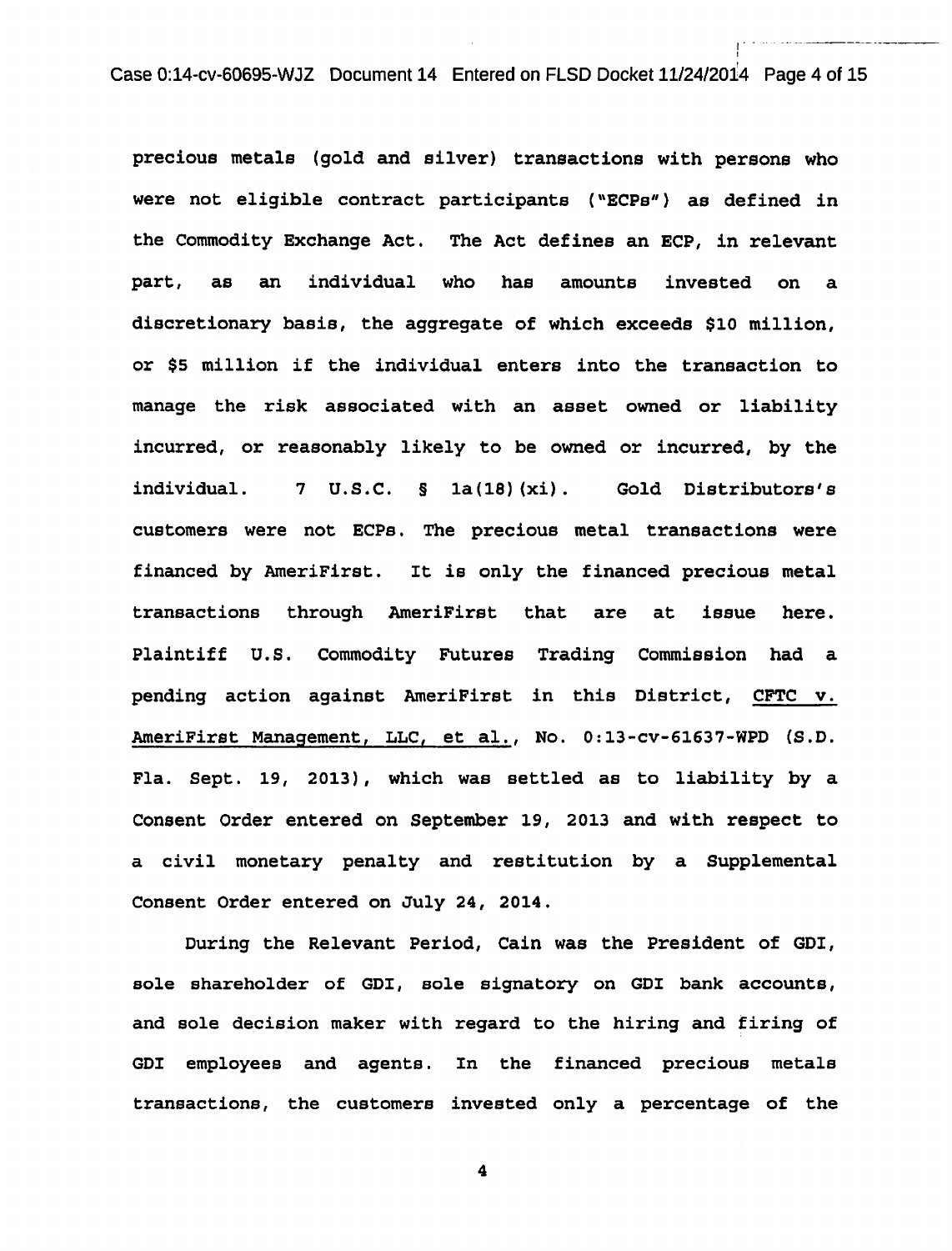case 0:14-cv-60695-WJZ Document 14 Entered on FLSD Docket 11/24/2014 Page 5 of 15

I

total metal value, typically 25%, and would receive a loan for the remaining 75% of the metal's value by AmeriFirst, who was the offeror. The customers were charged a finance charge on the loan, as well as a service charge. The customers also paid a commission on the total metal value, with a maximum commission of 15%, and a mark-up on the spot price of the metal, typically 3%. Thus, due to the high fees, finance charges and commissions, Defendants' customers never even broke even on their investments, let alone earned a profit, because much of their principal investment was consumed by these charges. After a customer invested, Defendants contacted AmeriFirst to effectuate the transaction. Defendants collected the funds needed for the transaction and after deducting its commission, sent the funds to AmeriPirst. AmeriPirst provided back office support services to GDI, including confirmation of the transaction to the customer. Defendants introduced 27 customers to AmeriPirst and transferred at least \$797,577.60 to AmeriFirst for the purchase of precious metals. Defendants received commissions and fees totaling at least \$337,266.98 for the retail financed precious metals transactions executed through AmeriFirst. Defendants and AmeriFirst never actually delivered any precious metals to any of Defendants' customers.

By the conduct described above, Defendants offered· to enter into, entered into, executed, confirmed the execution of, or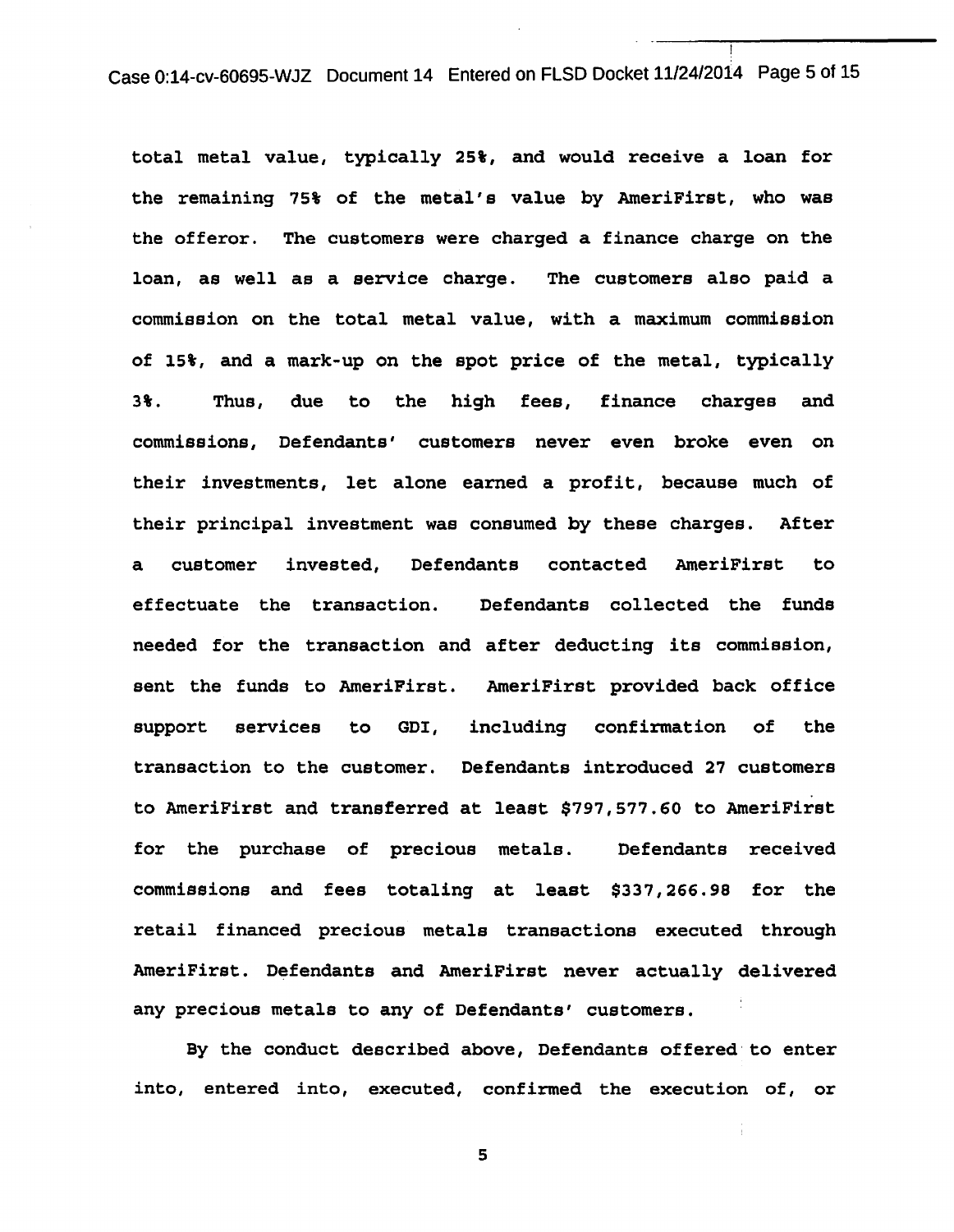I I

conducted an office or business in the United States for the purpose of soliciting or accepting orders for, or otherwise dealing in, transactions in, or in connection with, retail commodity transactions. The retail commodity transactions described herein were offered by Defendants and AmeriFirst and entered into (a) on a leveraged or margined basis, or financed by the offeror, the counterparty, or a person acting·in concert with the offeror or counterparty on a similar basis, (b) with persons who are not ECPs or eligible commercial entities as defined by the Commodity Exchange Act, and (c) not made or conducted on, or subject to, the rules of any board of trade, exchange or contract market. The gold and silver described herein are commodities as defined by Section la(9) of the Act, 7 u.s.c. § la(9) (2012). Each offer to enter into, entrance into, execution, confirmation, solicitation or acceptance of an order for a retail commodity transaction made during the relevant time period is a separate and distinct violation of Section 4 (a) of the Act. Cain directly or indirectly controlled GDI and did not act in good faith or knowingly induced, directly or indirectly, the acts constituting GDI's violations of Section 4(a) alleged in the Complaint. Therefore, pursuant to Section l3(b) of the Act, 7 u.s.c. § 13(b), Cain is liable for each of GDI's violations of Section 4(a) of the Act. The acts and omissions of Cain described herein were done within the scope of his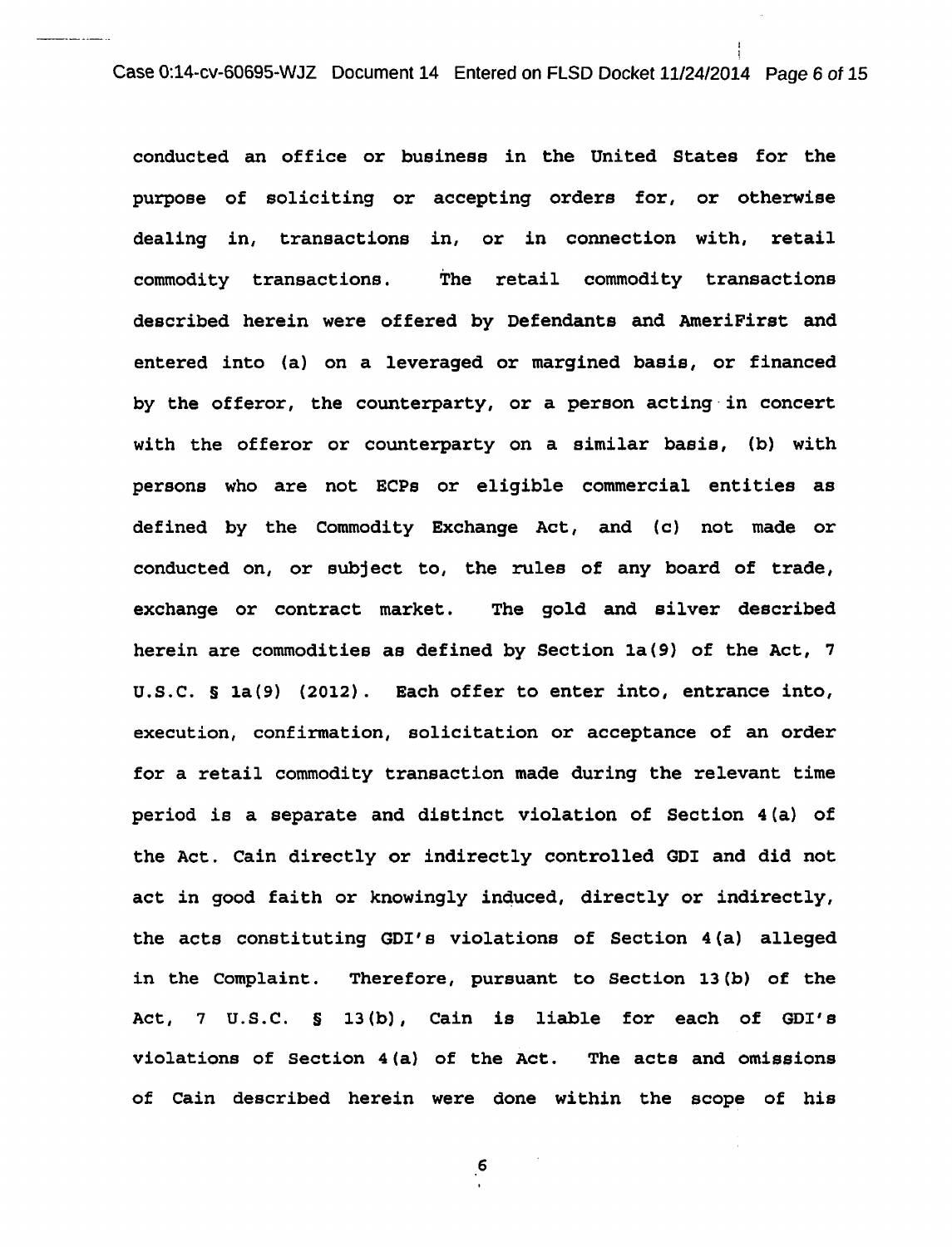Case 0:14-cv-60695-WJZ Document 14 Entered on FLSD Docket 11/24/2014 Page 7 of 15

employment or office with GDI. Therefore, GDI is liable as a principal for each of Cain's acts, omissions or failures constituting violations of Section 4(a) pursuant to Section  $2(a)$  (1) (B) of the Act, 7 U.S.C § 2(a) (1) (B). The Court finds that, unless restrained and enjoined by this Court, there is a reasonable likelihood that the Defendants will continue to engage in the acts and practices alleged in the Complaint and in similar acts and practices in violation of the Act.

Accordingly, after due consideration, it is

ORDBR AND ADJODGBD as follows:

1. The Court has jurisdiction over the parties hereto and the subject matter herein;

2. Plaintiff U.S. Commodity Futures Trading Commission's Motion For Entry Of Default Judgment, Permanent Injunction, Civil Monetary Penalty And Ancillary Equitable Relief Pursuant To Fed. R. Civ. P. 55(b) And Local R. 7.l(a) (1) (E) (DE 9) be and the same is hereby GRANTBD;

3. Pursuant to Federal Rules of Civil Procedure 55 and 58, Default Final Judgment be and the same is hereby ENTERED in favor of Plaintiff u.s. Commodity Futures Trading and against Defendants Gold Distributors, Inc., and Jordan Cain;

IT IS PORTHBR ORDBRBD AND ADJODGBD THAT

4. Based upon and in connection with the foregoing conduct, pursuant to Section 6c of the Act, as amended, 7 u.s.c. § 13a-1,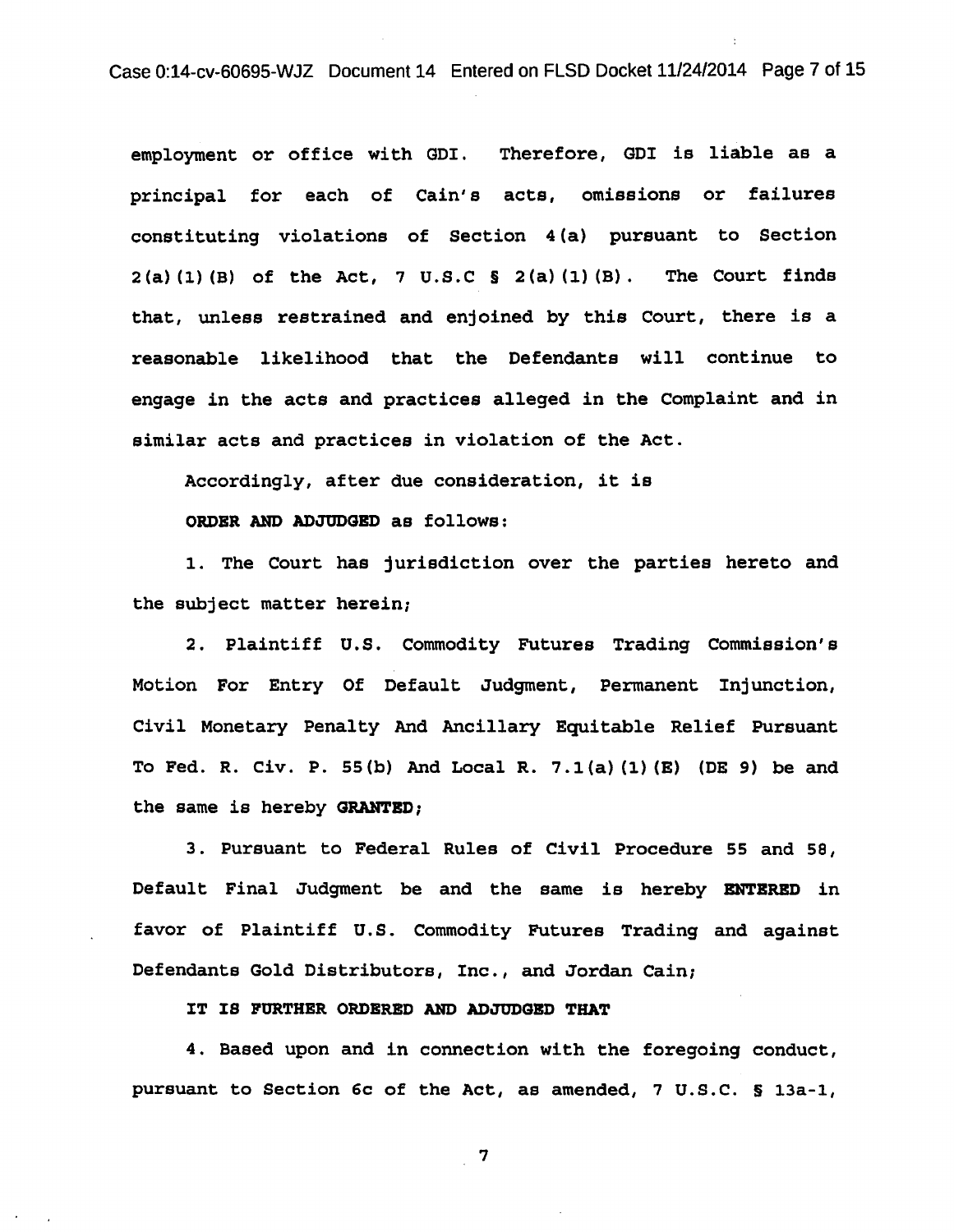Case 0:14-cv-60695-WJZ Document 14 Entered on FLSD Docket 11/24/2014 Page 8 of 15

Defendants are PERMANENTLY RESTRAINED, ENJOINED, AND PROHIBITED from directly or indirectly:

a. Offering to enter into, entering into, confirming the execution of, conducting an office in the United States for the purpose of soliciting, or accepting any order for, or otherwise dealing in any transaction in, or in connection with, a contract for the purchase or sale of a commodity for future delivery, unless such transaction is conducted on or subject to the rules of a board of trade which has been designated or registered by the Commission as a contract market or derivatives transaction execution facility for such commodity, in violation of Section 4 (a) of the Act,  $7 \text{ U.S.C. }$  §  $6(a)$ ;

b. Trading on or subject to the rules of any registered entity (as that term is defined in Section la of the Act, as amended,  $7 \text{ U.S.C. }$  § 1a);

c. Entering into any transactions involving commodity futures, options on commodity futures, commodity options (as that term is defined in Regulation 1.3  $(hh)$ , 17 C.F.R. § 1.3(hh) (2011)) ("commodity options"), security futures products, swaps (as that term is defined in Section 1a(47) of the Act, 7 u.s.c. § 1a(47) and as further defined by Regulation  $1.3(xxx)$ ,  $17$  C.F.R. § 1.3  $(xxx)$ ), and/or foreign currency (as described in Sections 2(c) (2) (B) and  $2(c)$  (2) (C) (i) of the Act, as amended, 7 U.S.C.  $\S$ S  $2(c)$  (2) (B) and  $2(c)$   $(2)$   $(c)$   $(ii)$  ("forex contracts") for their own personal account or for any account in which they have a direct or indirect interest;

d. Having any commodity futures, options on commodity futures, commodity options, security futures products, swaps and/or forex contracts traded on their behalf;

e. Controlling or directing the trading for or on behalf of any other person or entity, whether by power of attorney or otherwise, in any account involving commodity futures, options on commodity futures, commodity options, security futures products, swaps and/or forex contracts;

f. Soliciting, receiving or accepting any funds from any person for the purpose of purchasing or selling any commodity futures, options on commodity futures, commodity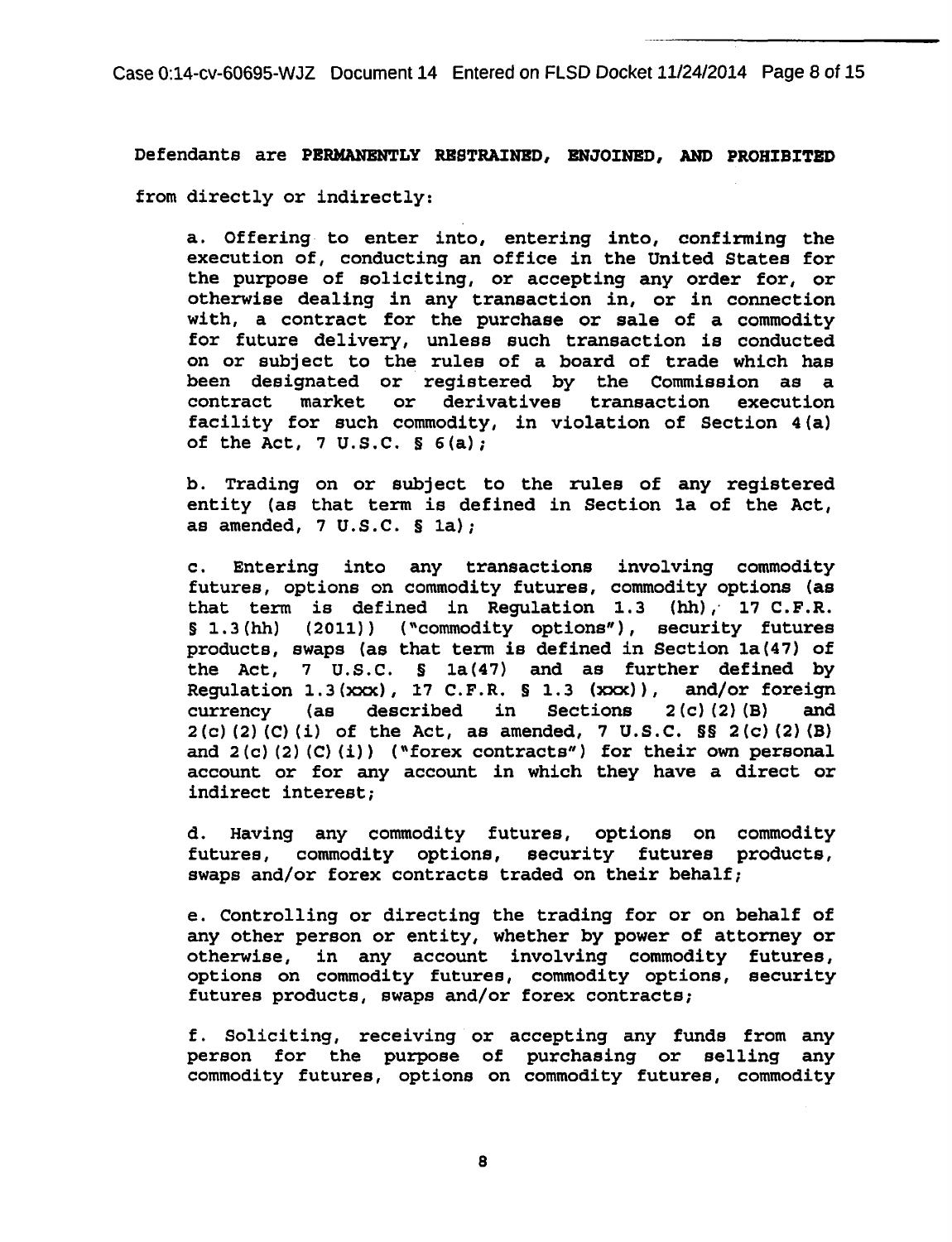Case 0:14-cv-60695-WJZ Document 14 Entered on FLSD Docket 11/24/2014 Page 9 of 15

options, security futures products, swaps and/or forex contracts;

g. Applying for registration or claiming exemption from registration with the Commission in any capacity, and engaging in any activity requiring such registration or exemption from registration with the Commission, except as<br>provided for in Requlation  $4.14(a)(9)$ , 17 C.F.R. § for in Regulation  $4.14$  (a) (9), 4.14 (a) (9) (2011); and/or

h. Acting as a principal (as that term is defined in Regulation 3.1(a),  $17$  C.F.R. § 3.1(a) (2011)), agent or any other officer or employee of any person (as that term is defined in Section 1a of the Act, as amended, 7 U.S.C. § 1a) registered, exempted from registration or required to be registered with the commission except as provided for in Regulation 4.14(a) (9), 17 C.F.R. § 4.14(a) (9) (2011);

5. Defendants SHALL pay restitution in the amount of Three Hundred Thirty Seven Thousand Two Hundred Sixty Six Dollars and Ninety Eight Cents (\$337,266.98) (hereinafter "Restitution Obligation"), plus post-judgment interest, within ten (10) days of the date of the entry of this Default Final Judgment. Postjudgment interest shall accrue on the Restitution Obligation beginning on the date of entry of this Default Final Judgment and shall be determined by using the Treasury Bill rate prevailing on the date of entry of this Default Final Judgment, pursuant to 28 u.s.c. § 1961;

6. To effect payment of the Restitution Obligation and the distribution of any restitution payments to Defendants' customers, the Court APPOINTS the National Futures Association ( "NFA") as Monitor ("Monitor") . The Monitor shall collect restitution payments from Defendants and make distributions as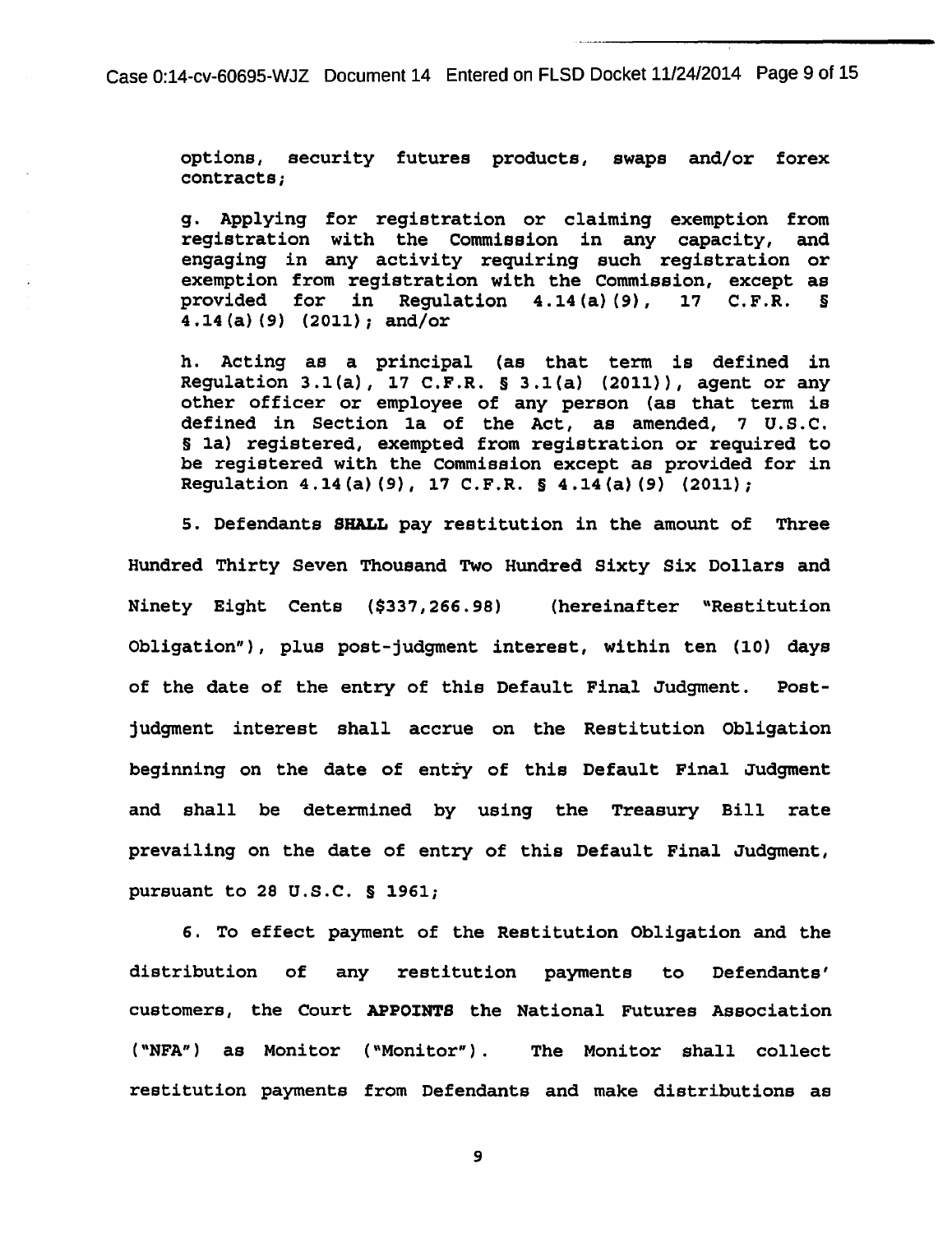Case 0:14-cv-60695-WJZ Document 14 Entered on FLSD Docket 11/24/2014 Page 10 of 15

set forth below. Because the Monitor is acting as an officer of this Court in performing these services, the NFA shall not be liable for any action or inaction arising from NFA's appointment as Monitor, other than actions involving fraud.

7. Defendants SHALL make Restitution Obligation payments under this Default Final Judgment to the Monitor in the name "Gold Distributors, Inc.- SETTLEMENT/RESTITUTION Fund" and shall send such Restitution Obligation payments by electronic funds transfer, or by u.s. postal money order, certified check, bank cashier's, or bank money order, to the Office of Administration, National Futures Association, 300 South Riverside Plaza, Suite 1800, Chicago, Illinois 60606 under cover letter that identifies the paying Defendants and the name and docket number of this proceeding. Defendants shall simultaneously transmit copies of the cover letter and the form of payment to the Chief Financial Officer, Commodity Futures Trading Commission, Three Lafayette Centre, 1155 21st Street, NW, washington, D.C. 20581.

8. The Monitor shall oversee the Restitution Obligation and shall have the discretion to determine the manner of distribution of such funds in an equitable fashion to Defendants' customers identified by the Commission or may defer distribution until such time as the Monitor deems appropriate. In the event that the amount of Restitution Obligation payments to the Monitor are of a de minimis nature such that the Monitor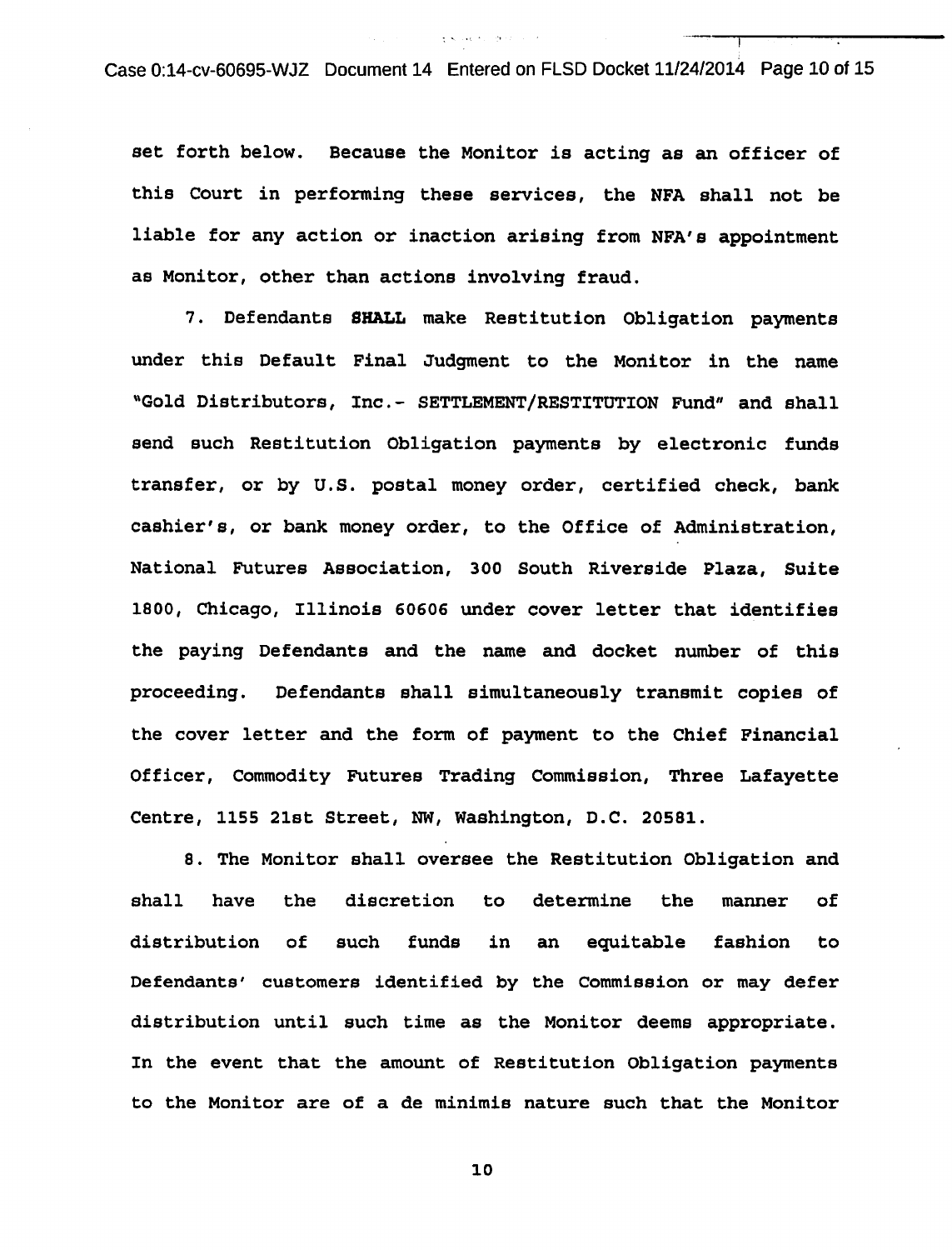case 0:14-cv-60695-WJZ Document 14 Entered on FLSD Docket 11/24/2014 Page 11 of 15

determines that the administrative cost of making a distribution to eligible customers is impractical, the Monitor may, in its discretion, treat such restitution payments as civil monetary penalty payments, which the Monitor shall forward to the Commission following the instructions for civil monetary penalty payments set forth in  $\P$  14-15. below;

9. Defendants shall cooperate with the Monitor as appropriate to provide such information as the Monitor deems necessary and appropriate to identify Defendant's customers to whom the Monitor, in its sole discretion, may determine to include in any plan for distribution of any Restitution Obligation payments. Defendants shall execute any documents necessary to release funds· that they have in any repository, bank, investment or other financial institution, wherever located, in order to make partial or total payment toward the Restitution Obligation;

10. The Monitor shall provide the Commission at the beginning of each calendar year with a report detailing the disbursement of funds to Defendants' customers during the previous year. The Monitor shall transmit this report under a cover letter that identifies the name and docket number of this proceeding to the Chief Financial Officer, Commodity Futures Trading Commission, Three Lafayette Centre, 1155 21st Street, NW, Washington, D.C. 20581;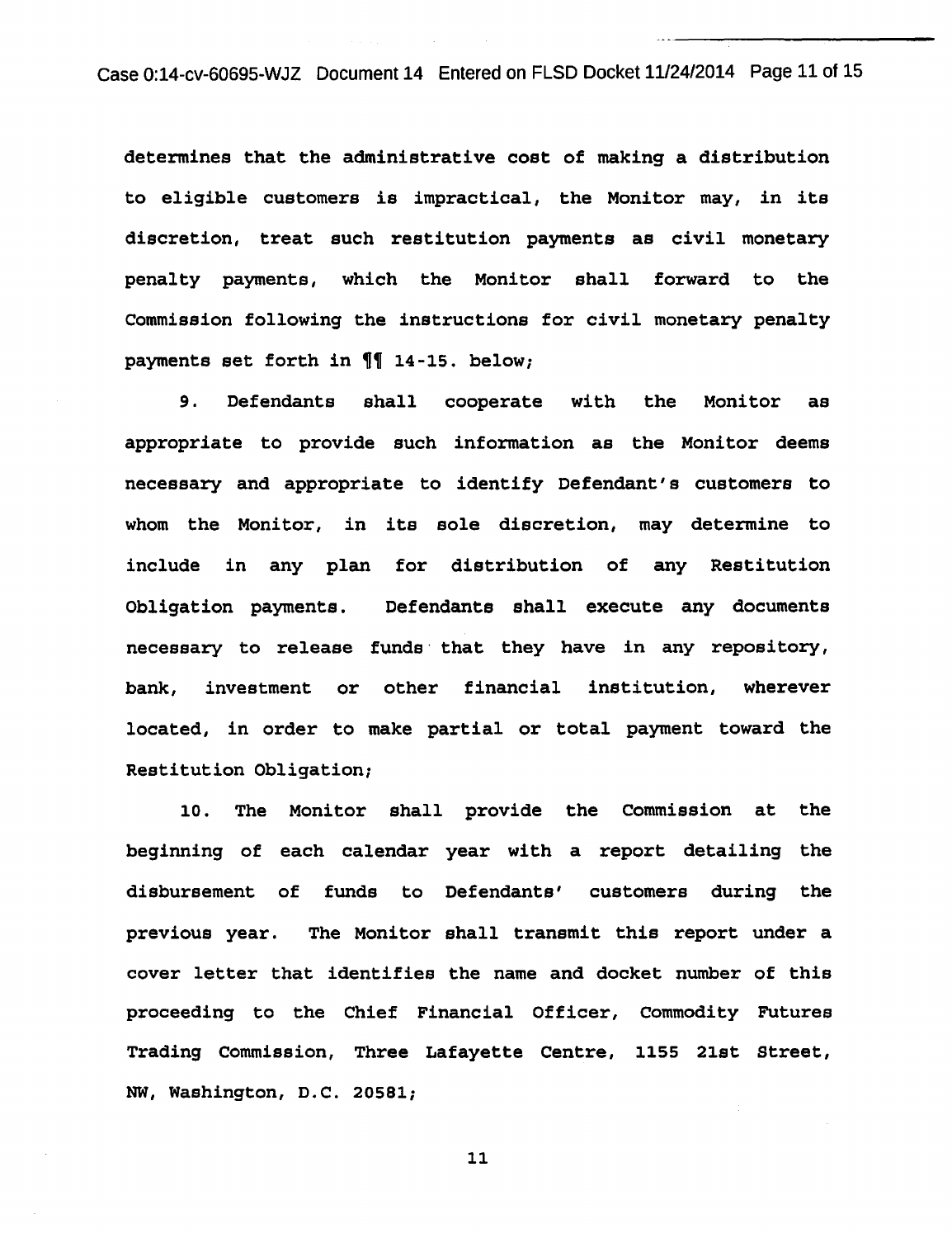11. The amounts payable to each customer SHALL not limit the ability of any customer from proving that a greater amount is owed from Defendants or any other person or entity, and nothing herein shall be construed in any way to limit or abridge the rights of any customer that exist under state or common law;

12. Pursuant to Rule 71 of the Federal Rules of Civil Procedure, each customer of Defendants who suffered a loss is explicitly made an intended third-party beneficiary of this Default Final Judgment and may seek to enforce obedience of this Default Final Judgment to obtain satisfaction of any portion of the restitution that has not been paid by Defendants to ensure continued compliance with any provision of this Default Final Judgment and to hold Defendants in contempt for any violations of any provision of this Default Final Judgment;

13. To the extent that any funds accrue to the U.S. Treasury for satisfaction of Defendants' Restitution Obligation, such funds SHALL be transferred to the Monitor for disbursement in accordance with the procedures set forth above;

14. Defendants SHALL, jointly and severally, pay a civil monetary penalty in the amount of One Million, Eleven Thousand, Eight Hundred Dollars and Ninety Four Cents (\$1,011,800.94) ( "CMP Obligation") , plus post-judgment interest, within ten (10) days of the date of the entry of this Default Final Judgment. If the CMP Obligation is not paid in full within ten (10) days of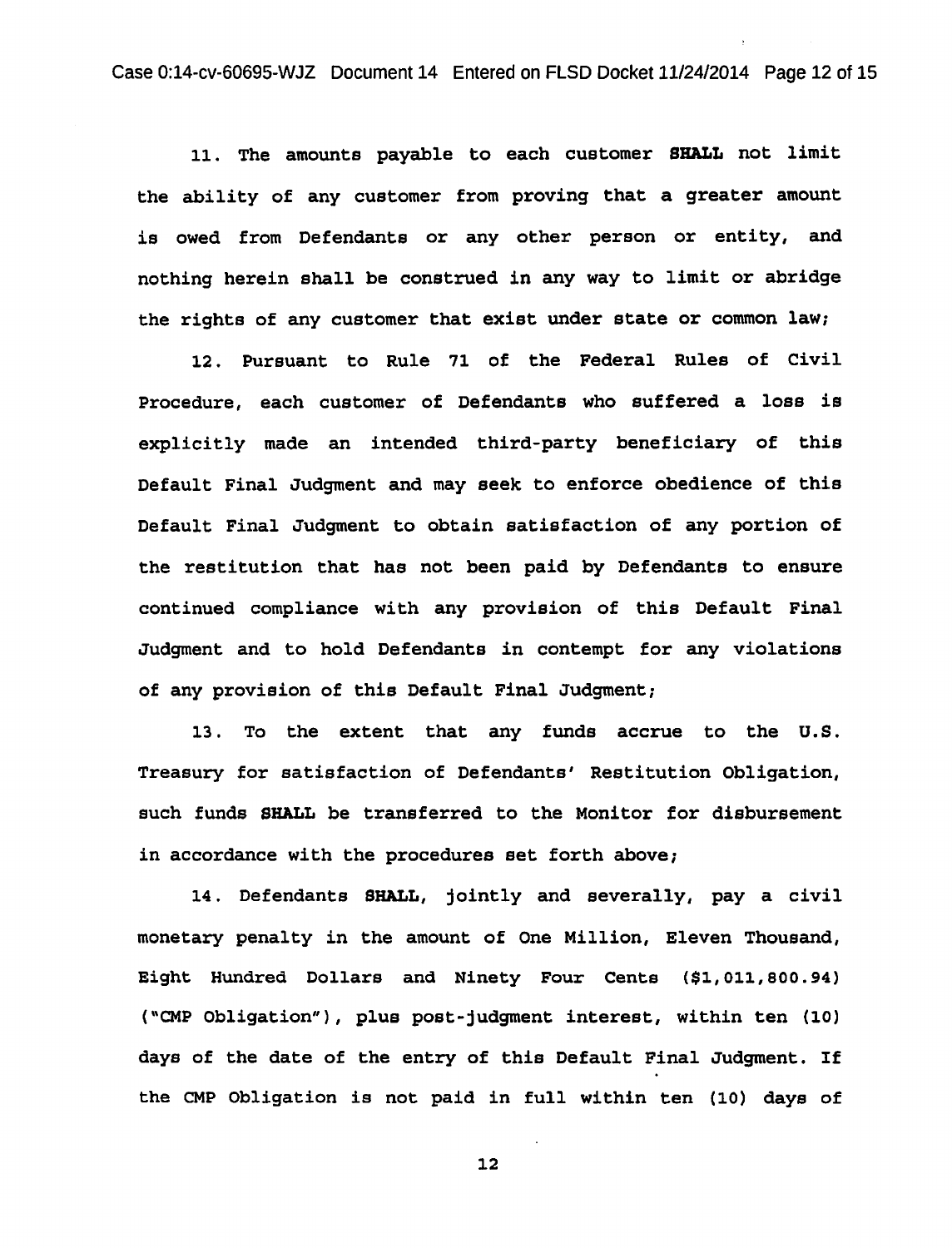Case 0:14-cv-60695-WJZ Document 14 Entered on FLSD Docket 11/24/2014 Page 13 of 15

the date of entry of this Default Final Judgment, then postjudgment interest shall accrue on the CMP Obligation beginning on the date of entry of this Default Final Judgment and shall be determined by using the Treasury Bill rate prevailing on the date of entry of this Default Final Judgment pursuant to 28 u.s.c. § 1961 (2006);

15. Defendants shall pay their CMP Obligation by electronic funds transfer, U.S. postal money order, certified check, bank cashier's check, or bank money order. If payment is to be made other than by electronic funds transfer, then the payment shall be made payable to the Commodity Futures Trading Commission and sent to the address below:

> Commodity Futures Trading Commission Division of Enforcement ATTN: Accounts Receivables - AMZ 340 E-mail Box: 9-AMC-AMZ-AR-CFTC DOT/FAA/MMAC 6500 s. MacArthur Blvd. Oklahoma City, OK 73169 Telephone: (405) 954-5644

If payment by electronic funds transfer is chosen, Defendants shall contact Linda zurhorst or her successor at the address above to receive payment instructions and shall fully comply with those instructions. Defendants shall accompany payment of the CMP Obligation with a cover letter that identifies Defendants and the name and docket number of this proceeding. Defendants shall simultaneously transmit copies of the cover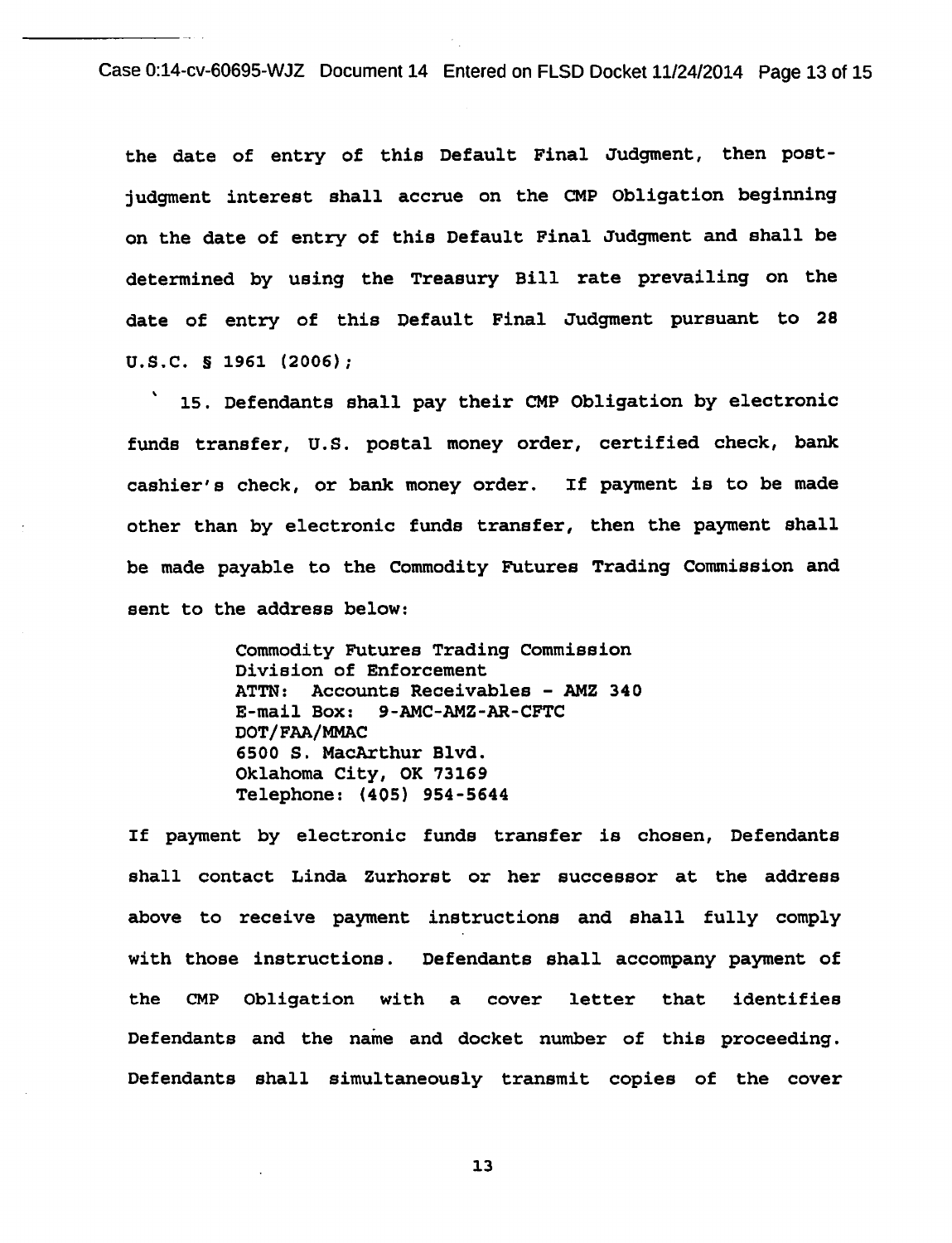Case 0:14-cv-6Q695-WJZ Document 14 Entered on FLSD Docket 11/24/2014 Page 14 of 15

letter and the form of payment to the Chief Financial Officer, Commodity Futures Trading Commission, Three Lafayette Centre, 1155 21st Street, NW, Washington, D.C. 20581. Any acceptance by the Commission of partial payment of Defendants' Restitution Obligation or CMP Obligation shall not be deemed a waiver of their obligation to make further payments pursuant to this Default Final Judgment, or a waiver of the Commission's right to seek to compel payment of any remaining balance;

16. Defendants' obligation to pay restitution and civil monetary penalties are all due and owing as of the date of this Order. Should Defendants, however, not be able to satisfy all these obligations at the same time, any payments from Defendants shall first be used to satisfy their restitution obligation. After Defendants• restitution obligation is satisfied fully, then any of Defendants' payments shall satisfaction of the civil monetary penalties; be applied to

17. Defendants SHALL NOT transfer or cause others to transfer funds or other property to the custody, possession or control of any other person for the purpose of concealing such funds or property from the Court, the Commission, or any officer that may be appointed by the Court;

18. The equitable relief provisions of this Order shall be binding upon Defendants and any person who is acting in the capacity of agent, employee, servant, or attorney of Defendants,